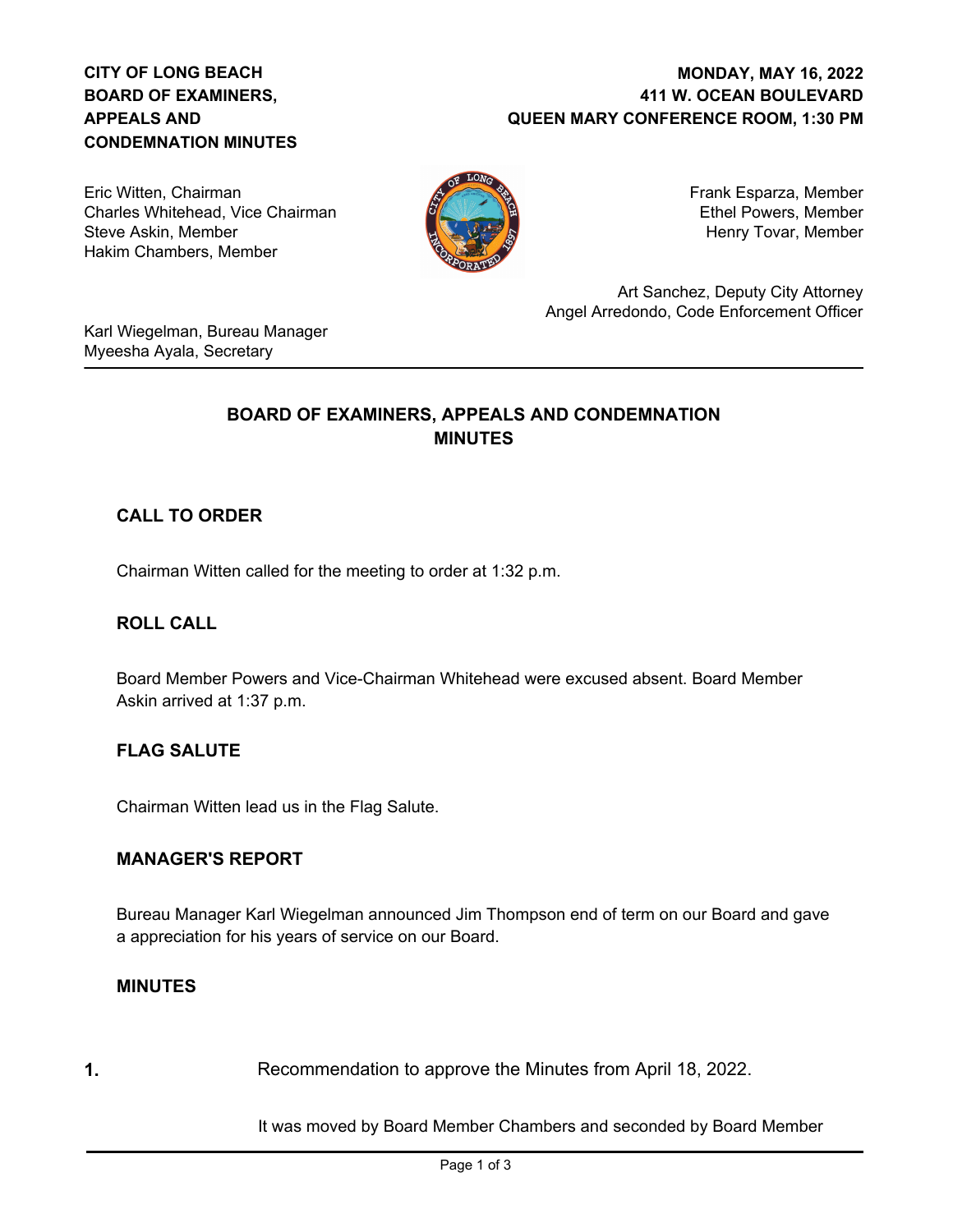Esparza to approve the Minutes for April 18, 2022. The motion carried unanimously.

#### **SWEARING OF WITNESSES**

#### **AGENDA**

# **2.** CASE NO. 7931-05-22: 1944 E. 4TH STREET; 1944 E. 4TH STREET, LLC /REBEKKA C. NOLL, OWNERS; CE CASE NO. CEAC272978 ADMINISTRATIVE CITATION APPEAL HEARING

Chairman Witten called for the owner or representative to appear on behalf of the case and Rebekka C. Noll, 1944 E. 4th Street, LLC, 1944 E. 4th Street, Long Beach, CA 90802, appeared on behalf of the case.

It was moved by Board Member Chambers and seconded by Board Member Tovar to conclude the hearing and determine that the appellant is the current owner and responsible party of the subject property located at **1944 E. 4th Street** and the violations listed did exist on the date the citation was issued. The motion carried unanimously.

### **3.** TRIENNIAL CODE ADOPTION PRESENTATION BY TRUONG HUYNH.

### **PUBLIC COMMENTS**

### **NEXT SCHEDULED HEARING DATE: JUNE 13, 2022**

### **ADJOURNMENT**

**4.** Motion for adjournment.